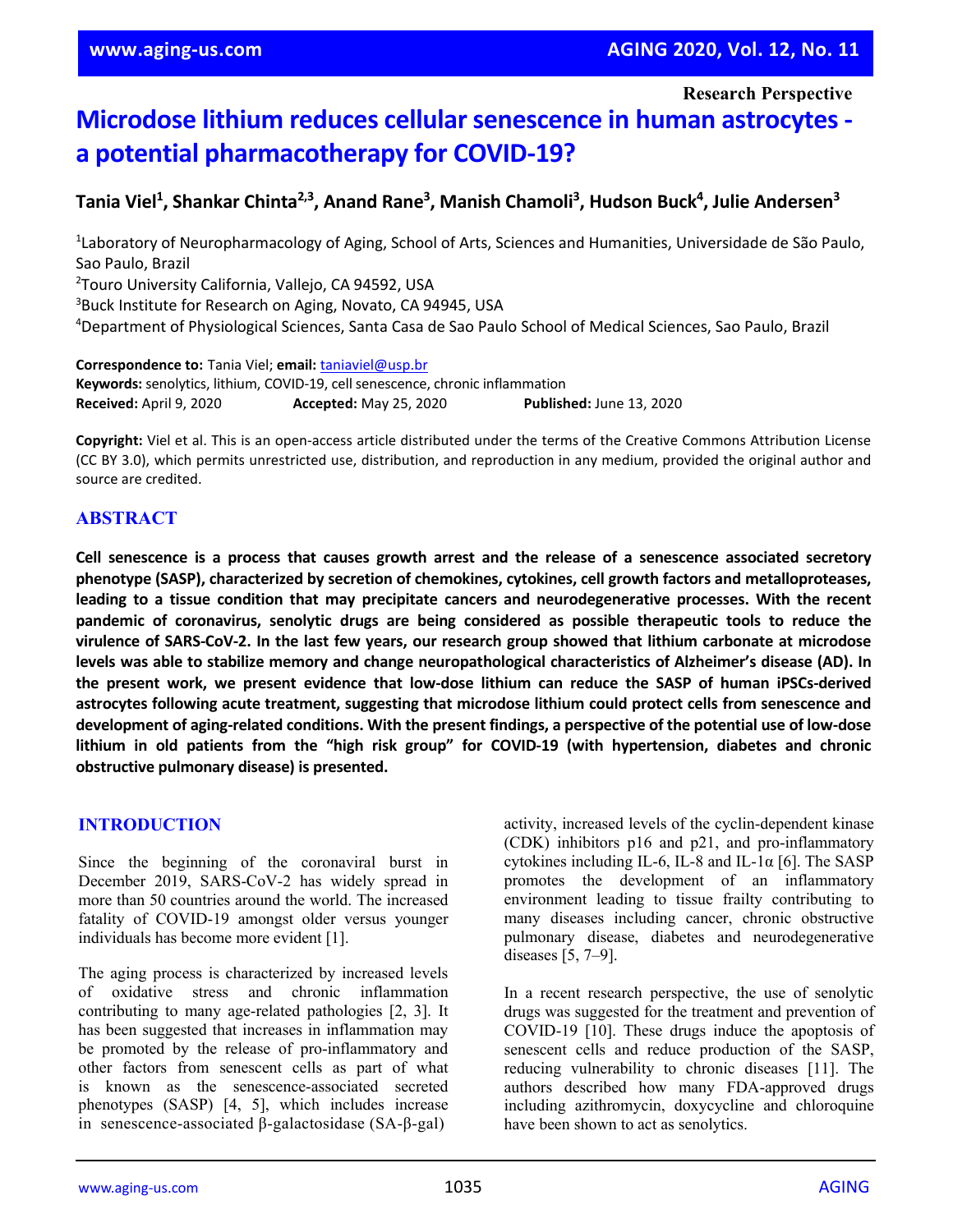Recently our research group and others have identified additional compounds that may also inhibit the inflammation associated with aging and neurodegenerative diseases. Lithium in microdose [12, 13], for example, was shown to enhance the maintenance of memory, decrease the density of senile plaques, and reduce neuronal cell loss both clinically and pre-clinically. A recent review highlighted the potential use of lithium as candidate for therapy of COVID-19 along with chloroquine or other drugs [14]. It is possible that one of the mechanisms by which

microdose lithium may be eliciting its protective effects is via preventing inflammatory SASP induction.

In order to test this, human iPSCs-derived astrocytes were seeded in cell culture plates pre-coated with matrigel (Corning Matrigel Matrix, Tewksbury, MA, USA) and treated with different concentrations of Li<sub>2</sub>CO<sub>3</sub> for 24 h and 48h. Concentrations up to 100  $\mu$ M showed no toxicity in the astrocytes as determined by the MTT assay (Figure 1A, 1B). Based on this analysis and our previous pre-clinical studies [13], three



**Figure 1. Effects of increasing lithium concentrations on cell viability and induction of senescence and the SASP in human iPSC-derived astrocytes.** (**A**, **B**) cell viability measured by the MTT assay. Data are expressed as individual points, mean and SEM; performed in triplicate. (**C**, **D**) Relative levels of secreted IL-6 and IL-8. Conditioned media was collected 24h following induction of senescence with 1% FBS and data was normalized to cell number. (**E**–**G**) RNA isolated from human iPSCs-derived astrocytes was analyzed for IL-1α, p16INK4a and p21 mRNA levels by qPCR. Transcripts were normalized to actin and are shown as fold change over control levels. (**H**) GSK-3β activation measured as the proportion of phosphorylated and total GSK-3β. Data are expressed as individual points, mean and SEM. (**I**) SA β-gal in iPSC-derived astrocytes in the absence and presence of Aβ with increasing concentrations of lithium. Values show relative amounts of SA β-gal positive cells in three independent experiments. (**J**) Representative panels of SA-β gal staining under various treatment conditions. \*p<0.05; \*\*: p<0.01; \*\*\*:p < 0.001. For (**C**–**H**), data are expressed as individual points, mean and SEM of 4-5 independent experiments.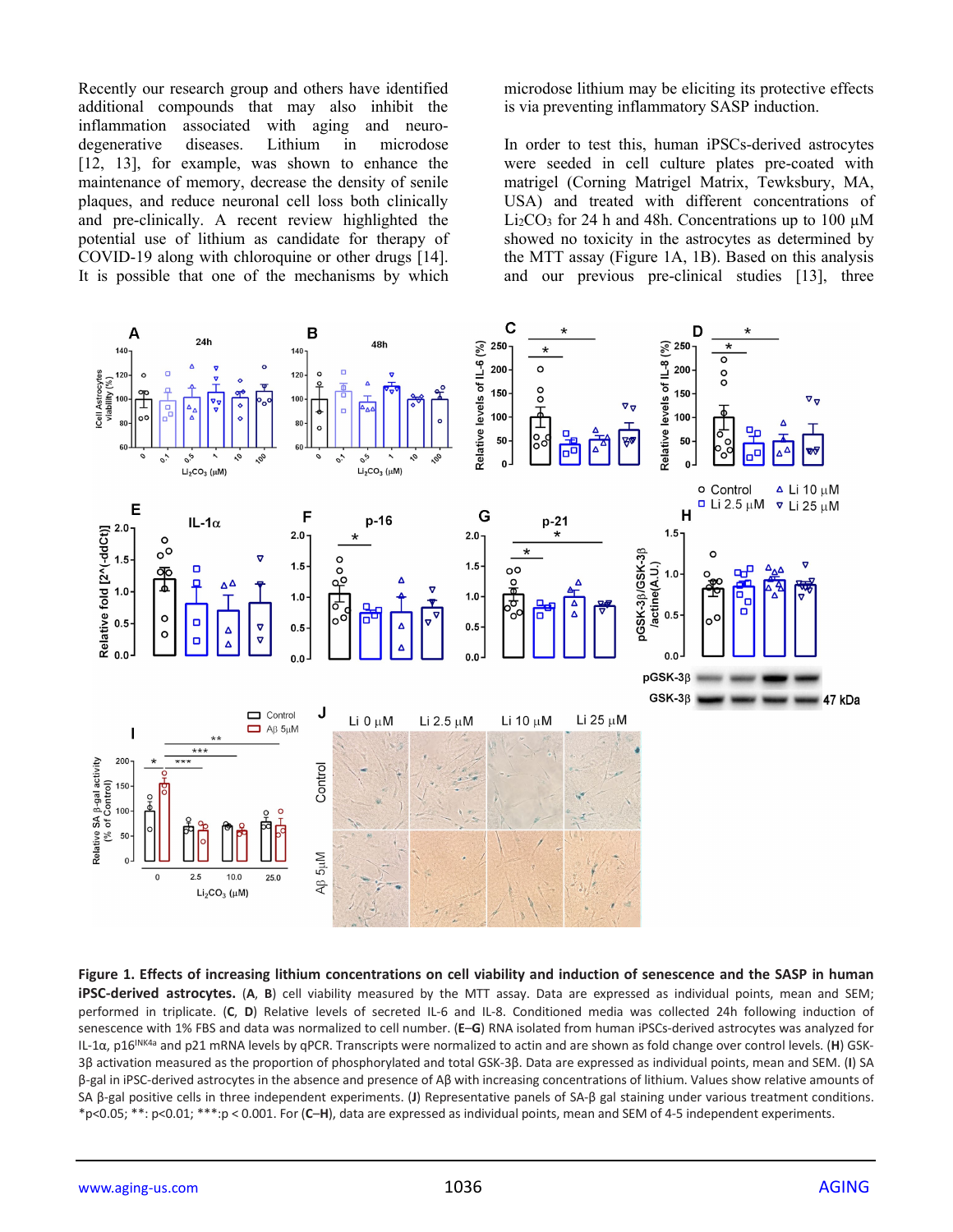concentrations  $(2.5 \text{ µM}, 10 \text{ µM} \text{ and } 25 \text{ µM})$  were selected for subsequent experiments; treatments were maintained for 24 h.

Concentrations of the hallmark SASP factors such as IL-6 and IL-8 were measured in the conditioned culture media using ELISA kits. Treatment with  $2.5 \mu M$  and 10  $\mu$ M Li<sub>2</sub>CO<sub>3</sub> promoted a 57.6% (P<0.05) and 47.5% decrease  $(P<0.05)$ , respectively, in the release of IL-6 and a 54.2% (P<0.05) and 49.6% (P<0.05) decrease in the release of IL-8 compared to untreated controls. Incubation of 25  $\mu$ M Li<sub>2</sub>CO<sub>3</sub> however did not alter the release of either cytokine (Figure 1C, 1D). These data are in agreement with recent studies from our lab and others showing anti-inflammatory properties of low-dose lithium as evidenced by reductions in pro-inflammatory cytokine density [15], Toricelli et al. (Toricelli M, Evangelista SR, Buck HS, Viel TA. Microdose lithium treatment reduced inflammatory factors and neurodegeneration in organotypic hippocampal culture of old SAMP-8 mice. Submitted to Cellular and Molecular Neurobiology, March 2020). These results are of particular interest as a very recent report shows strong association of elevated IL-6 levels with respiratory failure in COVID-19 infected patients [16].

Similar expression profiles for the senescence markers p16 and p21 and the SASP factor IL-1α were also observed following treatment with  $Li<sub>2</sub>CO<sub>3</sub>$  compared with untreated controls. 2.5  $\mu$ M Li<sub>2</sub>CO<sub>3</sub> significantly reduced expression of p16 and p21 and 25  $\mu$ M Li<sub>2</sub>CO<sub>3</sub> also reduced p21 expression. For IL-1 $\alpha$ , however, the decrease in expression with  $Li<sub>2</sub>CO<sub>3</sub>$  did not reach statistical significance (Figure 1E–1G).

Interestingly, positive effects of acute treatment with low dose lithium seems not to act via known mechanism of lithium (inhibition of GSK-3β activation) [17], as no differences in phosphorylation of Ser9-GSK-3β were observed following acute treatment with low concentrations of lithium (Figure 1H). In a previous study, treatment of WI-38 fibroblasts with 20 mM lithium chloride reduced GSK3-dependent increases in p53 and p21 nuclear levels [18], indicating that microdose lithium used in the present work has different cell effects than lithium in higher concentrations.

We further confirmed the antisenescence properties of lithium using an established amyloid β-induced senescence model [19]. We observed that low dose of Li<sub>2</sub>CO<sub>3</sub> including 2.5  $\mu$ M, 10  $\mu$ M and 25  $\mu$ M significantly suppressed amyloid-β (Aβ) increased SA β-gal staining in astrocytes, a hallmark of cellular senescence (Figure 1I, 1J). Overall our results highlight the potential of microdose lithium (a safe FDA approved drug) in suppressing cellular senescence.

Lithium carbonate is still widely used as a therapeutic for bipolar depression [20]. Recently, low-dose lithium has begun to be considered as a disease-modifying strategy for some neurodegenerative diseases [13, 15, 21–24]. Its neuroprotective effects in pre-clinical models may be due to its anti-inflammatory properties [15, 25], Toricelli et al.

This work was originally initiated by the authors to explore the beneficial effects of low-dose lithium in brain aging and age-related neurodegenerative diseases. However, in face of the recent COVID-19 pandemic and the urgency to identify anti-viral drugs, including the potential use of FDA-approved drugs displaying senolytic properties, we believe that these findings will be important to broaden the research community therapy possibilities. The fact that microdose lithium suppresses IL-6 and recent finding correlating IL-6 level with severity of the diseases in COVID-19 patients provides a strong rationale for why lithium treatment should be tested as treatment. In this way, low-dose lithium may constitute a novel potential therapeutic to reduce the virulence of SARS-CoV-2. It is important to highlight that no side effects were verified in old people with the use of low-dose lithium [12, 26].

# **MATERIALS AND METHODS**

# **Culture of human iPSCs-derived astrocytes**

Commercially available human iPSC-derived astrocytes (iCell, # 01434) were used for our studies. Cells were seeded at 1 x  $10<sup>4</sup>$  cells/cm<sup>2</sup> in cell culture plates precoated with matrigel (Corning Matrigel Matrix, Tewksbury, MA, USA) and cultured to 70-80% confluence. Cells were then cultured at 37°C and 5%  $CO<sub>2</sub>$  in complete DMEM media (supplemented with N2 supplement and 2% penicillin/streptomycin) containing 10% fetal bovine serum (FBS). Cells were grown in physiological (3%) oxygen concentrations as previously described [27, 28]. Cells were incubated with concentrations of up to 1 mM  $Li<sub>2</sub>CO<sub>3</sub>$  for 24-48 hrs and toxicity verified by the MTT assay.

# **Determination of IL-6 and IL-8 levels**

Following treatment with  $2.5 \mu M$ , 10  $\mu$ M and 25  $\mu$ M  $Li<sub>2</sub>CO<sub>3</sub>$  for 24h, culture medium was prepared by washing cells once in PBS followed by incubation in DMEM with 1% FBS for 24 hr. The medium was collected and stored at -80 °C. Cell numbers were determined with an automated cell counter (Thermo Scientific). ELISA assays were performed using an alphaLISA IL-6 or IL-8 Immunoassay Research Kit (Perkin Elmer) following the manufacturer's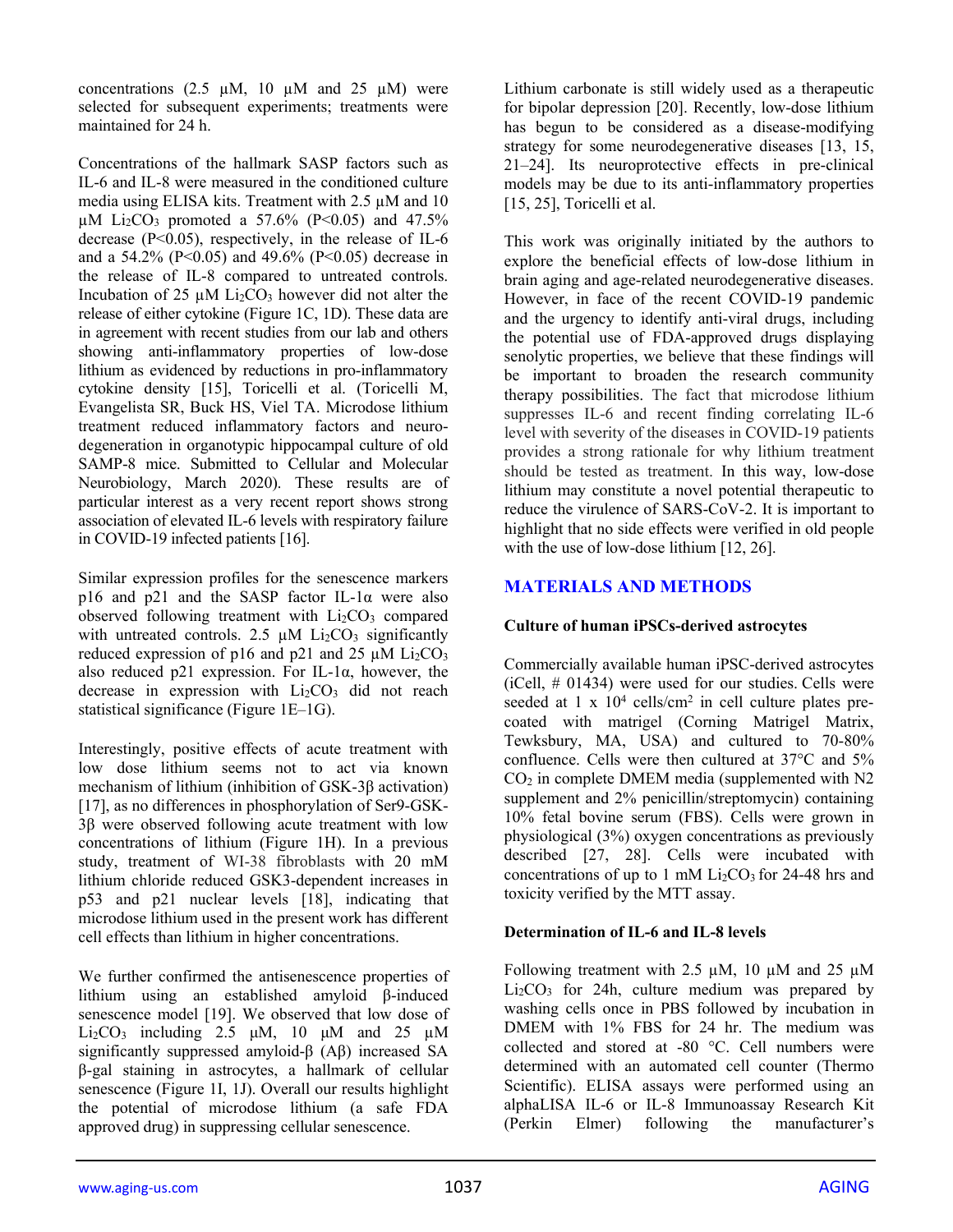instructions. Data was normalized to cell number and expressed as picograms per 1,000 cells.

# **RT-qPCR analysis**

Total RNA was prepared from human astrocytes using a Direct-zol RNA MiniPrep Kit (Genesee Scientific). Integrity of RNA was verified using a nanodrop system. RT-qPCR was performed using the Universal Probe Library System (Roche, South San Francisco, CA) with the following primers and probes:

IL-1a: forward (FW) 5′-ggttgagtttaagccaatcca-3′; reverse (RV) 5′-tgctgacctaggcttgatga-3′

p16<sup>INK4a</sup>: FW 5'-cggaaggtccctcagacatc-3'; RV 5'aaactacgaaagcggggtgg-3′

p21: FW 5'-ccagcatgacagatttctaccac-3'; RV 5'cttcctgtgggcggattagg-3′

actin: 5'-ACCGAGCGCGGCTACAG-3'; 5'-CTTAATGTCACGCACGATTTCC-3′

## **Determination of GSK-3β activation**

For protein extractions, astrocytes were collected and homogenized in lysis buffer containing 50 mM Tris pH 8.0, 150 mM NaCl, 1% NP-40, a protease inhibitor cocktail (Roche) and a phosphatase inhibitor cocktail (Sigma-Aldrich). Lysates were centrifuged at 10,000g for 10 min at 4 °C and supernatants collected. Total protein concentration was determined using the Bradford assay [29]. Proteins (10 µg) were separated by 10% sodium dodecyl sulfate-polyacrylamide gel electrophoresis (SDS-PAGE) and transferred onto PVDF membranes. Membranes were blocked with TBST containing 5% non-fat milk for 1 hour and then incubated with the primary antibody GSK-3β (Cell Signaling Technology, 9315, 1:1000) and phospho-GSK-3β (Cell Signaling Technology, 5558, 1:1000). Bands were detected using an ECL system (EMD Millipore) and quantified densitometrically. Actin (1:2000) was used as a loading control.

#### **Senescence-associated-β-galactosidase (SA-β-gal) assay**

SA-β-gal staining was performed according to the method described by Bhat and co-workers [19]. Cells were plated at  $1 \times 10^4$  cells/cm<sup>2</sup> in chamber slides and treated or not with 5 µM amyloid-β for 2 h. The medium was then replaced with fresh medium containing 0  $\mu$ M, 2.5  $\mu$ M, 10  $\mu$ M or 25  $\mu$ M Li<sub>2</sub>CO<sub>3</sub>. This treatment was maintained for three days after which cells were assessed for SA-β-gal activity.

Positive (blue) cells were expressed as a percentage of total cell number.

#### **Statistical analysis**

Data were expressed as means  $\pm$  SEM and analyzed with the Graph Pad Prism program (GraphPad Software, San Diego, CA, version 6). Data were analyzed using one-way analysis of variance (ANOVA) followed by Bonferroni's test. In all analyses, only probability values (*P*) less than 0.05 were considered statistically significant.

## **Data availability statement**

All data generated or analyzed during this study are included in this published article.

# **AUTHOR CONTRIBUTIONS**

TAV, SC and JKA conceived and designed the experiments; TAV and AR performed the experiments; TAV, SC, MC and HSB performed data acquisition and analysis; TAV, MC, HSB and JKA contributed intellectually to the paper. All authors read and approved the final manuscript.

# **CONFLICTS OF INTEREST**

All authors declare that there are no conflicts of interest in the present work.

# **FUNDING**

TAV received a researcher fellowship from Sao Paulo Research Foundation (FAPESP 2018/05288-6). MC is supported by the postdoctoral fellowship from Larry L. Hillblom Foundation. JKA is supported by the Pittsburgh Foundation. HSB is supported by FAPESP (2019/03486-8) and is a CNPq researcher (307252/ 2017-5).

# **REFERENCES**

- 1. CDC COVID-19 Response Team. Severe outcomes among patients with coronavirus disease 2019 (COVID-19) - United States, February 12-March 16, 2020. MMWR Morb Mortal Wkly Rep. 2020; 69:343–46. <https://doi.org/10.15585/mmwr.mm6912e2> PMID[:32214079](https://pubmed.ncbi.nlm.nih.gov/32214079)
- 2. Monti D, Ostan R, Borelli V, Castellani G, Franceschi C. Inflammaging and human longevity in the omics era. Mech Ageing Dev. 2017; 165:129–38. <https://doi.org/10.1016/j.mad.2016.12.008> PMID[:28038993](https://pubmed.ncbi.nlm.nih.gov/28038993)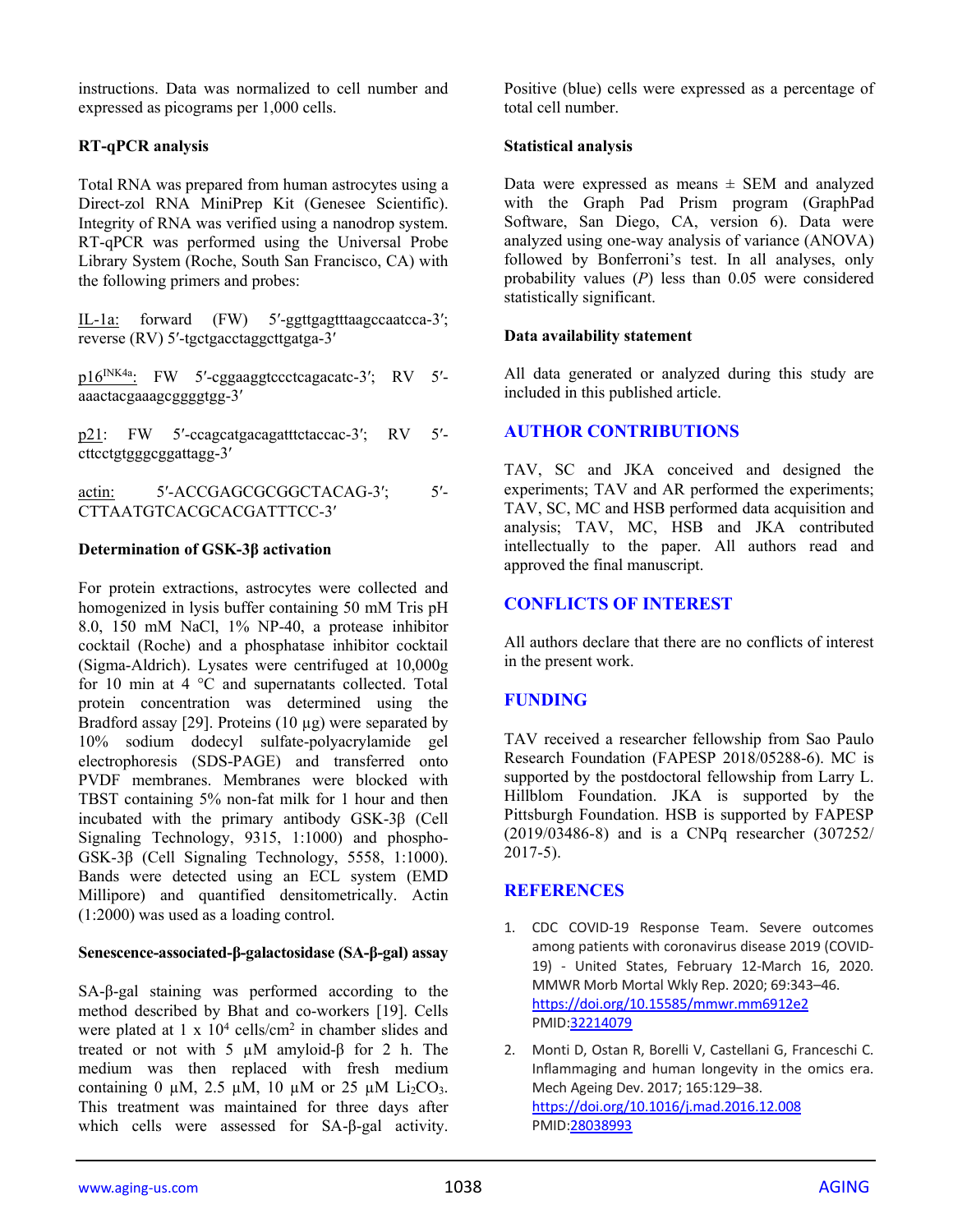- 3. Fulop T, Larbi A, Dupuis G, Le Page A, Frost EH, Cohen AA, Witkowski JM, Franceschi C. Immunosenescence and inflamm-aging as two sides of the same coin: friends or foes? Front Immunol. 2018; 8:1960. <https://doi.org/10.3389/fimmu.2017.01960> PMID[:29375577](https://pubmed.ncbi.nlm.nih.gov/29375577)
- 4. Franceschi C, Campisi J. Chronic inflammation (inflammaging) and its potential contribution to ageassociated diseases. J Gerontol A Biol Sci Med Sci. 2014 (Suppl 1); 69:S4–9. <https://doi.org/10.1093/gerona/glu057> PMID[:24833586](https://pubmed.ncbi.nlm.nih.gov/24833586)
- 5. Chinta SJ, Woods G, Rane A, Demaria M, Campisi J, Andersen JK. Cellular senescence and the aging brain. Exp Gerontol. 2015; 68:3–7. <https://doi.org/10.1016/j.exger.2014.09.018> PMID[:25281806](https://pubmed.ncbi.nlm.nih.gov/25281806)
- 6. Sikora E, Bielak-Żmijewska A, Mosieniak G. What is and what is not cell senescence. Postepy Biochem. 2018; 64:110–118. [https://doi.org/10.18388/pb.2018\\_120](https://doi.org/10.18388/pb.2018_120) PMID[:30656893](https://pubmed.ncbi.nlm.nih.gov/30656893)
- 7. Campisi J. Aging, cellular senescence, and cancer. Annu Rev Physiol. 2013; 75:685–705. [https://doi.org/10.1146/annurev-physiol-030212-](https://doi.org/10.1146/annurev-physiol-030212-183653) [183653](https://doi.org/10.1146/annurev-physiol-030212-183653) PMID[:23140366](https://pubmed.ncbi.nlm.nih.gov/23140366)
- 8. Birch J, Barnes PJ, Passos JF. Mitochondria, telomeres and cell senescence: implications for lung ageing and disease. Pharmacol Ther. 2018; 183:34–49. <https://doi.org/10.1016/j.pharmthera.2017.10.005> PMID[:28987319](https://pubmed.ncbi.nlm.nih.gov/28987319)
- 9. Burton DG, Faragher RG. Obesity and type-2 diabetes as inducers of premature cellular senescence and ageing. Biogerontology. 2018; 19:447–59. <https://doi.org/10.1007/s10522-018-9763-7> PMID[:30054761](https://pubmed.ncbi.nlm.nih.gov/30054761)
- 10. Sargiacomo C, Sotgia F, Lisanti MP. COVID-19 and chronological aging: senolytics and other anti-aging drugs for the treatment or prevention of corona virus infection? Aging (Albany NY). 2020; 12:6511–17. <https://doi.org/10.18632/aging.103001> PMID[:32229706](https://pubmed.ncbi.nlm.nih.gov/32229706)
- 11. Kirkland JL, Tchkonia T, Zhu Y, Niedernhofer LJ, Robbins PD. The clinical potential of senolytic drugs. J Am Geriatr Soc. 2017; 65:2297–301. <https://doi.org/10.1111/jgs.14969> PMID[:28869295](https://pubmed.ncbi.nlm.nih.gov/28869295)
- 12. Nunes MA, Viel TA, Buck HS. Microdose lithium treatment stabilized cognitive impairment in patients with alzheimer's disease. Curr Alzheimer Res. 2013; 10:104–07. <https://doi.org/10.2174/1567205011310010014>

#### PMID[:22746245](https://pubmed.ncbi.nlm.nih.gov/22746245)

13. Nunes MA, Schöwe NM, Monteiro-Silva KC, Baraldi-Tornisielo T, Souza SI, Balthazar J, Albuquerque MS, Caetano AL, Viel TA, Buck HS. Chronic Microdose Lithium Treatment Prevented Memory Loss and Neurohistopathological Changes in a Transgenic Mouse Model of Alzheimer's Disease. PLoS One. 2015; 10:e0142267.

<https://doi.org/10.1371/journal.pone.0142267> PMID[:26605788](https://pubmed.ncbi.nlm.nih.gov/26605788)

14. Nowak JK, Walkowiak J. Lithium and coronaviral infections. A scoping review. [version 2; peer review: 1 approved with reservations, 1 not approved]. F1000 Research 2020; 9:19. <https://doi.org/10.12688/f1000research.22299.2>

15. Wilson EN, Do Carmo S, Welikovitch LA, Hall H, Aguilar

LF, Foret MK, Iulita MF, Jia DT, Marks AR, Allard S, Emmerson JT, Ducatenzeiler A, Cuello AC. NP03, a microdose lithium formulation, blunts early amyloid post-plaque neuropathology in McGill-R-Thy1-APP alzheimer-like transgenic rats. J Alzheimers Dis. 2020; 73:723–39.

<https://doi.org/10.3233/JAD-190862> PMID[:31868669](https://pubmed.ncbi.nlm.nih.gov/31868669)

- 16. Herold T, Jurinovic V, Arnreich C, Hellmuth JC, von Bergwelt-Baildon M, Klein M, Weinberger T. Level of IL-6 predicts respiratory failure in hospitalized symptomatic COVID-19 patients. medRxiv. 2020. <https://doi.org/10.1101/2020.04.01.20047381>
- 17. Castillo-Quan JI, Li L, Kinghorn KJ, Ivanov DK, Tain LS, Slack C, Kerr F, Nespital T, Thornton J, Hardy J, Bjedov I, Partridge L. Lithium promotes longevity through GSK3/NRF2-dependent hormesis. Cell Rep. 2016; 15:638–50.

<https://doi.org/10.1016/j.celrep.2016.03.041> PMID[:27068460](https://pubmed.ncbi.nlm.nih.gov/27068460)

18. Zmijewski JW, Jope RS. Nuclear accumulation of glycogen synthase kinase-3 during replicative senescence of human fibroblasts. Aging Cell. 2004; 3:309–17. <https://doi.org/10.1111/j.1474-9728.2004.00117.x>

PMID[:15379854](https://pubmed.ncbi.nlm.nih.gov/15379854) 19. Bhat R, Crowe EP, Bitto A, Moh M, Katsetos CD, Garcia

- FU, Johnson FB, Trojanowski JQ, Sell C, Torres C. Astrocyte senescence as a component of alzheimer's disease. PLoS One. 2012; 7:e45069. <https://doi.org/10.1371/journal.pone.0045069> PMID[:22984612](https://pubmed.ncbi.nlm.nih.gov/22984612)
- 20. Vieta E, Berk M, Schulze TG, Carvalho AF, Suppes T, Calabrese JR, Gao K, Miskowiak KW, Grande I. Bipolar disorders. Nat Rev Dis Primers. 2018; 4:18008. <https://doi.org/10.1038/nrdp.2018.8>